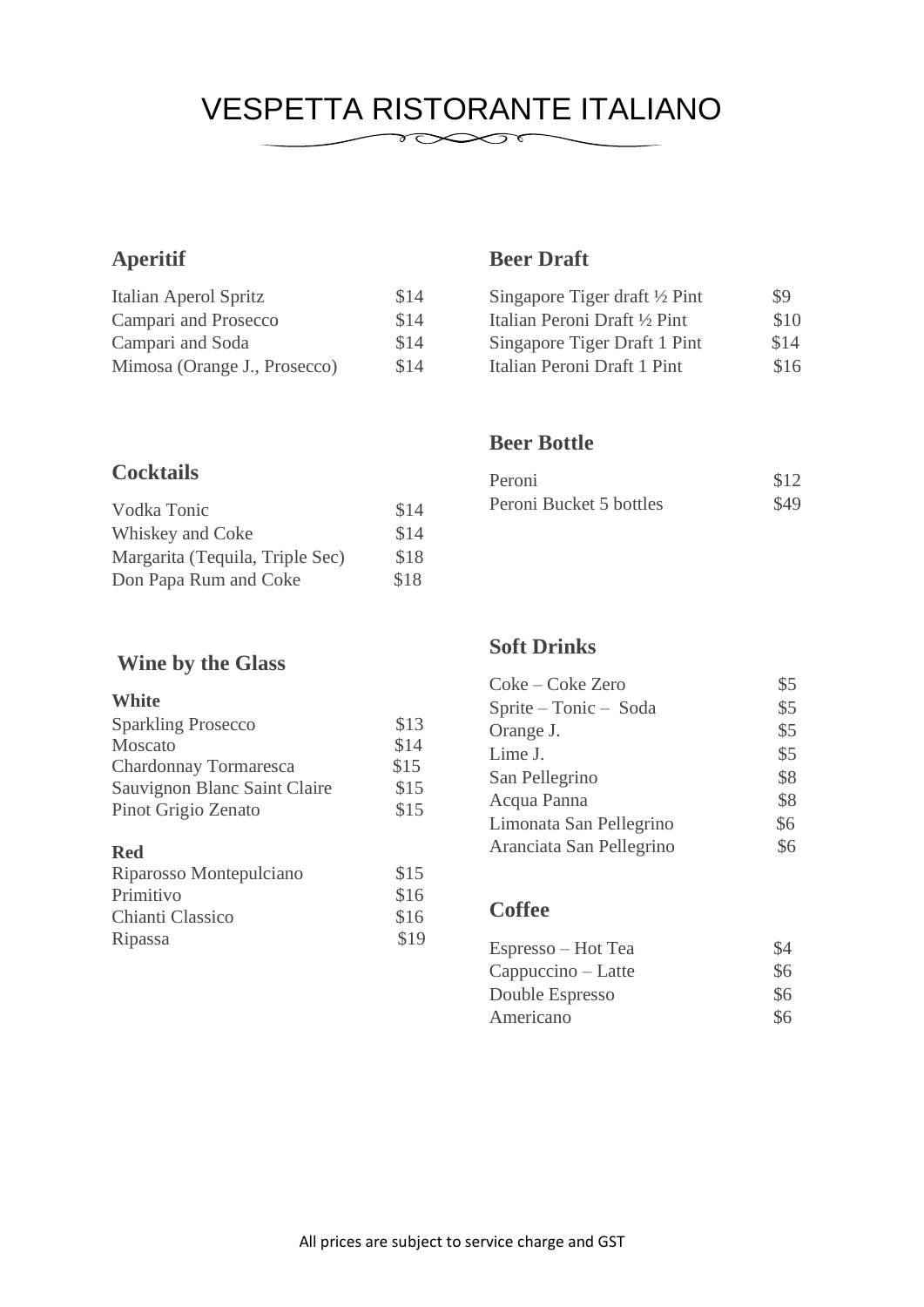### VESPETTA RISTORANTE ITALIANO

 $\infty$ r

# **VESPETTA SET LUNCH (Monday to Friday, Not Valid on Eve and PH)**

### **2 Courses at \$35**

### **3 Courses at \$39**

#### **STARTER**

Freshly home-made daily soup

Bruschetta, Toasted Ciabatta Bread with San Marzano Tomatoes and Basil Seasonal Leaves with Cherry Tomatoes and Aged Balsamic Vinegar Smoked Norway Salmon with Wild Rocket, Red Onion, and Ciabatta Caprese Salad with Buffalo Mozzarella, Tomatoes and Fresh Basil

#### **MAIN COURSE**

Egg Tagliatelle Pasta with Beef Bolognese Ragout, and Parmesan Cheese Spaghetti Scoglio with Black Mussels, Squid, Crab, Tomato and Wine (+4\$) Roasted Boneless Chicken Leg with Rosemary Potatoes and Salad Roasted Roman Style Pork Belly with Rosemary Potatoes and Salad Breaded Roasted Sea Bass Filet with Rosemary Potatoes and Salad (+6\$) Grilled Angus Beef Rib Eye with Rosemary Potatoes and Rocket Salad (+8\$) Pizza Prosciutto e Funghi with Tomato, Mozzarella, Mushroom and Ham Pizza Margherita with San Marzano Tomatoes, Mozzarella and Fresh Basil Pizza Diavola with San Marzano Tomatoes, Mozzarella, Pork Salami, Chili

#### **DESSERT**

Chocolate or Vanilla Gelato Tahitian Vanilla Panna cotta with Forest Berries Home-Made Tiramisu with Espresso Coffee, Mascarpone Cream and Marsala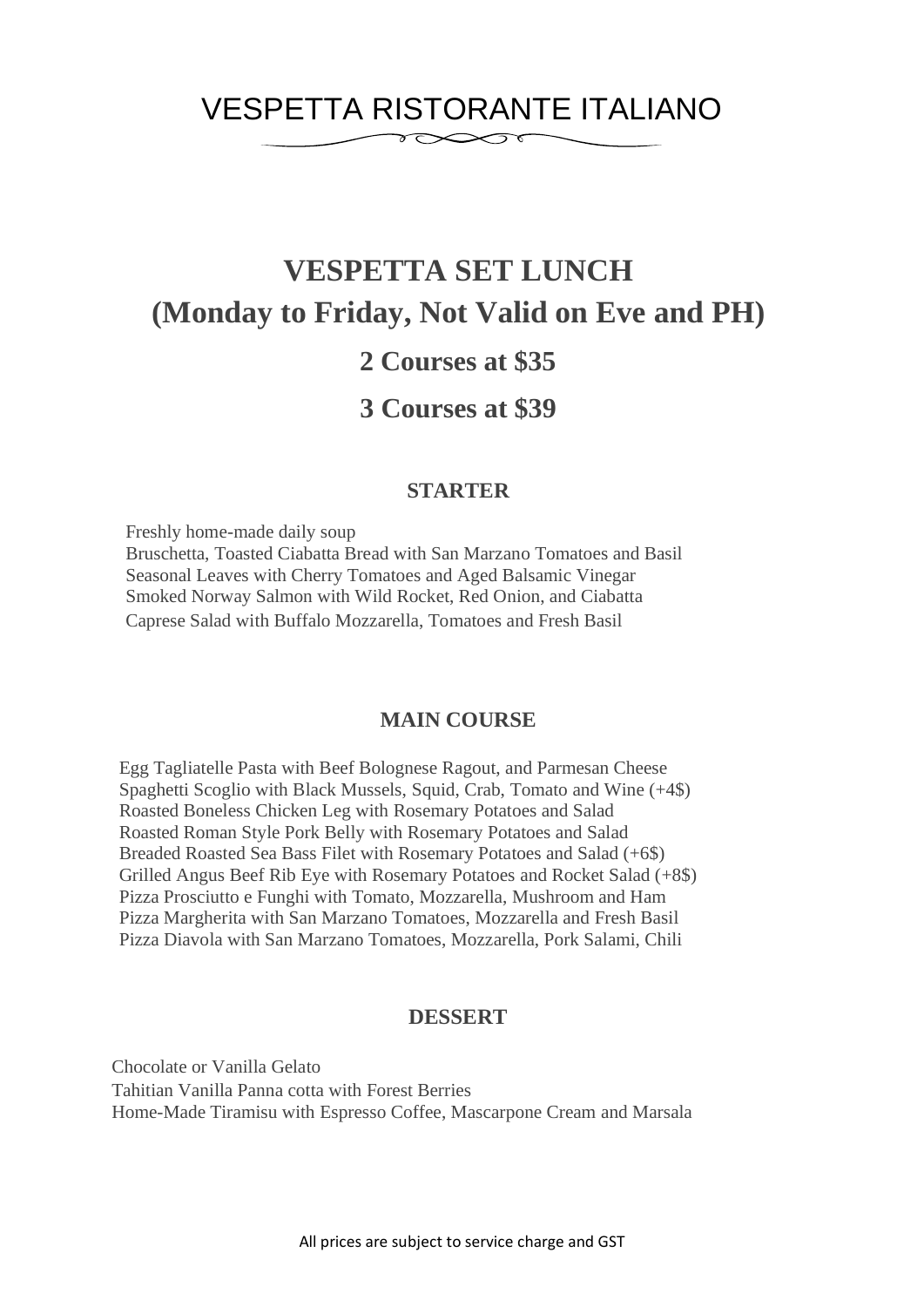### VESPETTA RISTORANTE ITALIANO  $\delta \infty$

# **"Carne"**

## **Degustation Meat Set Menu**

### **Antipasto - Starter**

36 Months Cured Parma Ham with Puglia Burrata Cheese and Aged Balsamico (Sparkling Prosecco)

### **Primo - First Course**

Fresh Orecchiette Pasta with Pork Sausages, Porcini Mushrooms and Cherry Tomato Sauce (Pinot Grigio White Wine)

### **Secondo - Main Course**

Char Grilled Angus Beef Rib Eye with Rosemary Roasted Potatoes and Wild Rocket (Montepulciano Red Wine)

### **Dolce - Dessert**

Vespetta Signature Tiramisu with Fresh Mascarpone Cheese, Savoiardi Biscuit and Espresso Coffee Cream (Limoncello Digestive Liquor)

> *Set Menu Food S\$68++ With Pairing Wine S\$98++*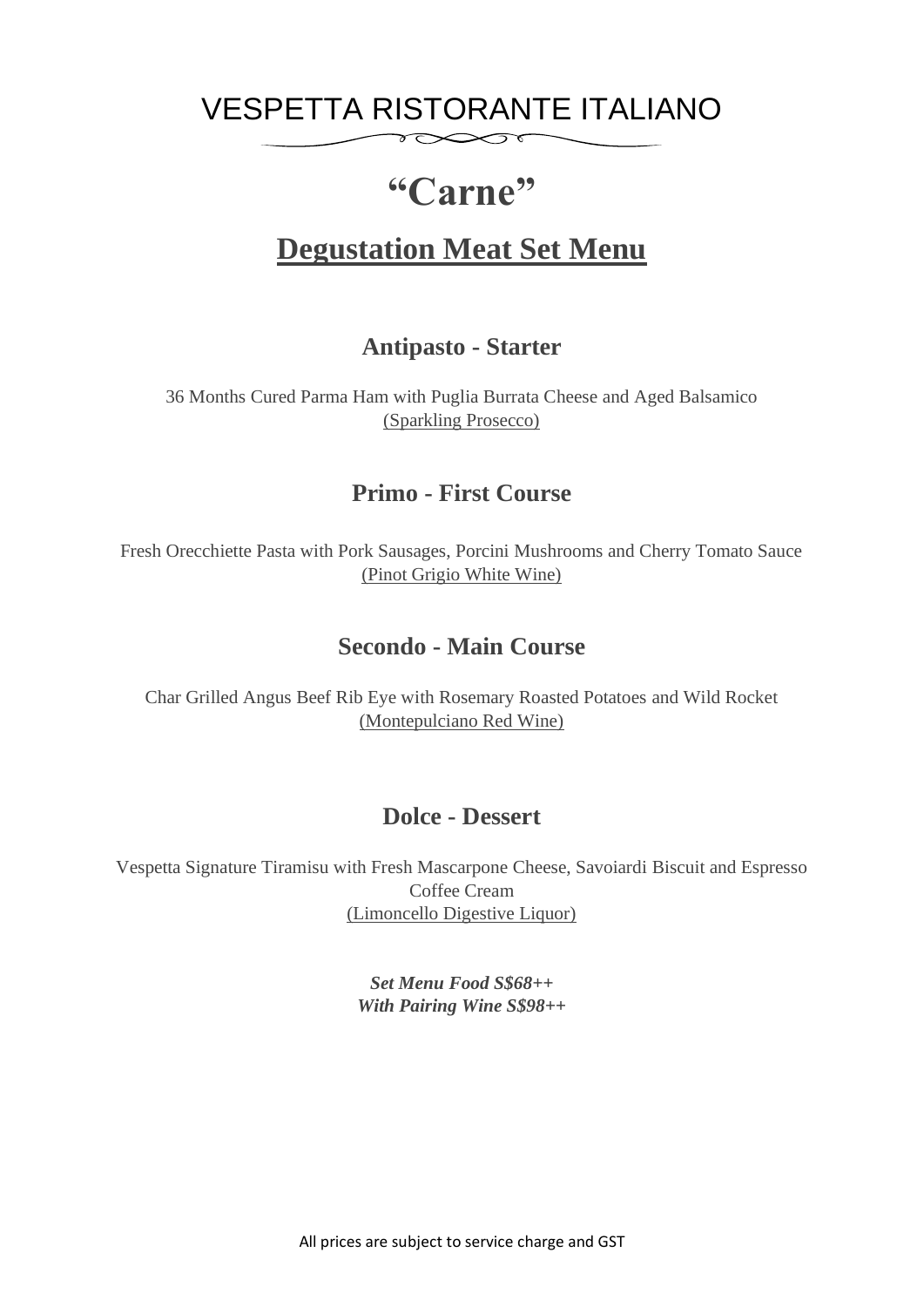### VESPETTA RISTORANTE ITALIANO  $\delta \infty$

# **"Mare"**

## **Degustation Pescatarian Set Menu**

### **Antipasto - Starter**

Adriatic Sea Octopus Salad with Fennel, Celery, Cherry Tomatoes and Olives with Amalfi Lemon Dressing (Sparkling Prosecco)

### **Primo - First Course**

Squid Ink Spaghetti Pasta with Tiger Prawns and Crispy Zucchini (Pinot Grigio White Wine)

### **Secondo - Main Course**

Roasted Sea Bass Fillet with Rosemary Roasted Potatoes, and Wild Rocket (Chardonnay White Wine)

#### **Dolce - Dessert**

Lemon Sorbet with Aperol Affogato (Limoncello Digestive Liquor)

> *Set Menu Food S\$68++ With Pairing Wine S\$98++*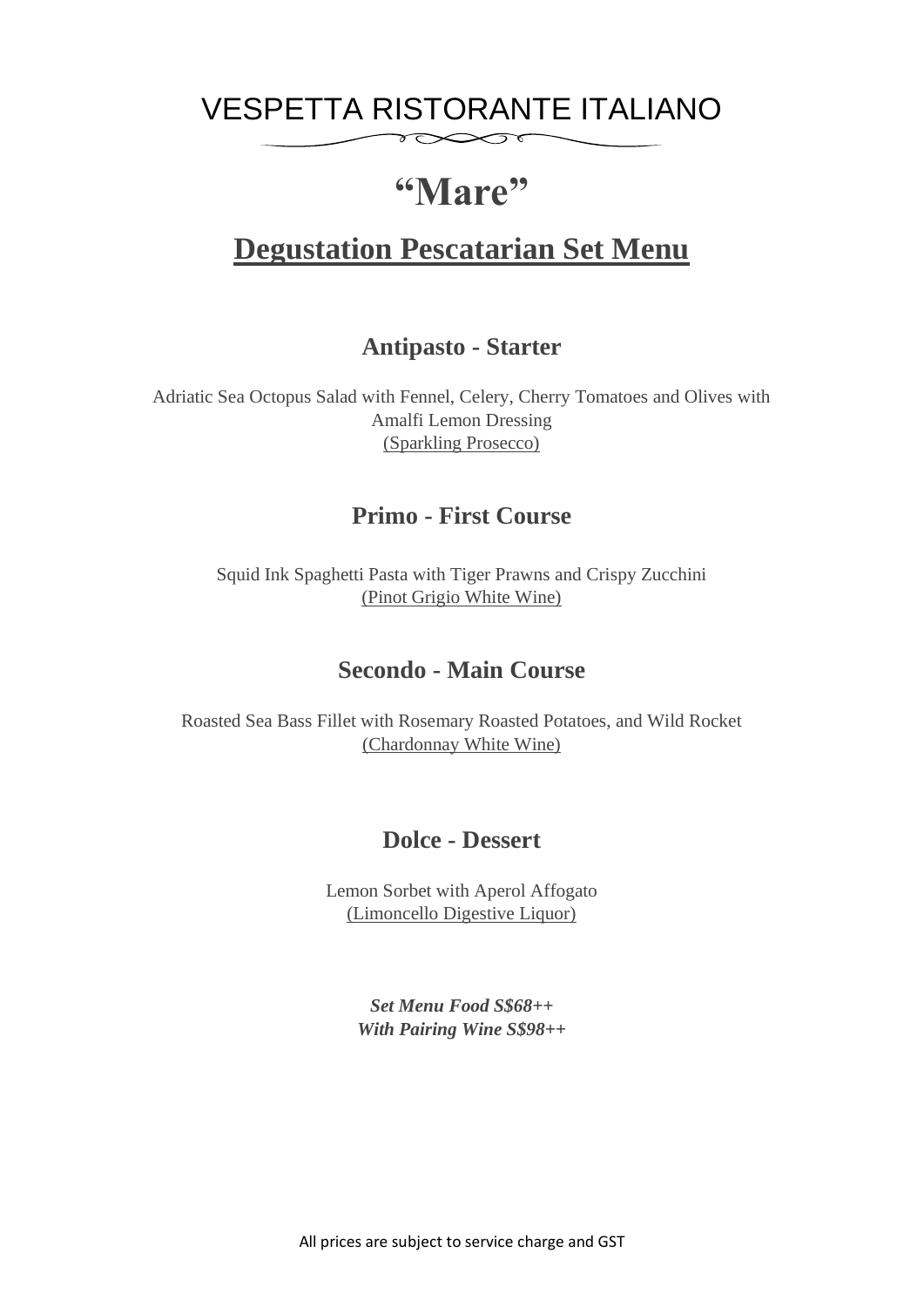## VESPETTA RISTORANTE ITALIANO

 $\infty$ 

# **"Natura"**

### **Degustation Vegetarian Set Menu**

#### **Antipasto - Starter**

Caprese of Buffalo Mozzarella, San Marzano Tomatoes, Fresh Basil Pesto, Wild Rocket and Aged Balsamico (Sparkling Prosecco)

#### **Primo - First Course**

Fresh Home-made Ravioli with Baby Spinach, Ricotta Cheese Filling in Spicy Tomato Arrabbiata Sauce (Pinot Grigio White Wine)

#### **Secondo - Main Course**

Char Grilled Green Asparagus, Forest Wild Mushrooms, Sautéed in Truffle Butter on Crostone (Montepulciano Red Wine)

#### **Dolce - Dessert**

Vespetta Authentic Pannacotta with Tahitian Vanilla and Wild Berries Sauce (Limoncello Digestive Liquor)

> *Set Menu Food S\$68++ With Pairing Wine S\$98++*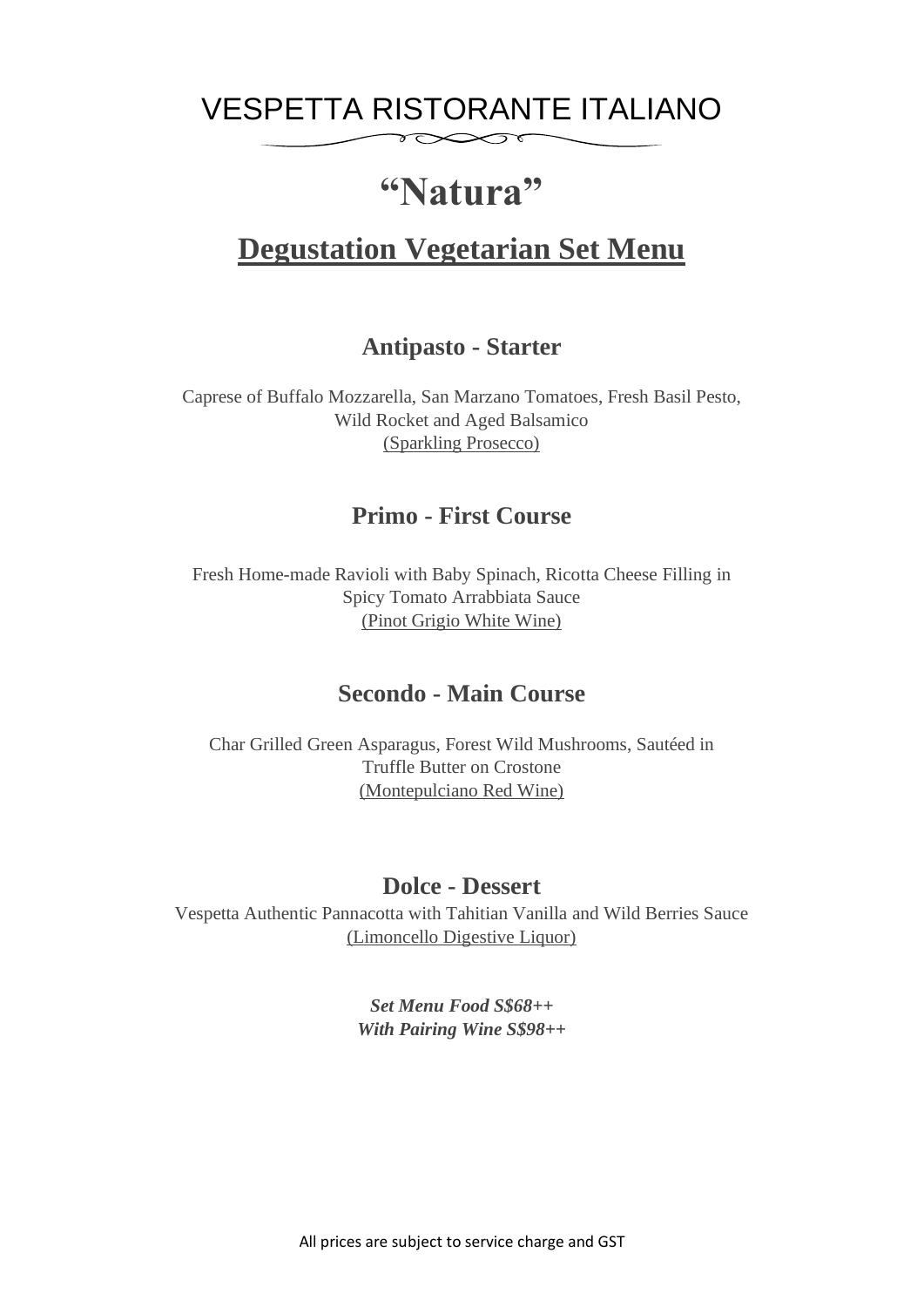## **ANTIPASTO** - **STARTER**

| <b>Bruschetta al Pomodoro (V)</b>                                           |             |
|-----------------------------------------------------------------------------|-------------|
| Toasted Ciabatta Bread with Garlic, Cherry Tomatoes and Fresh Basil         | \$14        |
| <b>Focaccia al Rosmarino (V)</b>                                            |             |
| Flat Garlic Pizza Focaccia Bread with Rosemary                              | \$14        |
| Carpaccio Di Manzo Angus e Tartufo                                          |             |
| Angus Beef Carpaccio with Rocket, Aged Parmesan Cheese and Truffle Dressing | \$26        |
| <b>Cozze Alla Tarantina</b>                                                 |             |
| Taranto's Style Black Mussels with Spicy Tomato Sauce and Toasted Ciabatta  | \$25        |
| Insalata di Rucola Parmigiano e Pomodorini (V)                              |             |
| Rocket Salad with Cherry Tomatoes, Aged Parmesan Cheese and Lemon Dressing  | \$16        |
| <b>Mix Salad (V)</b>                                                        |             |
| Mix Seasonal Leaves with Cherry Tomatoes and Aged Balsamic Winegar          | \$16        |
| <b>Calamari Fritti</b>                                                      |             |
| Crispy Fried Squid with Marinara Sauce                                      | \$22        |
| Parmigiana di Melanzane (V)                                                 |             |
| Baked Eggplant with Buffalo Mozzarella and Tomato Sauce                     | \$22        |
| <b>Affettati Misti</b>                                                      |             |
| House Selection of Italian Cold Cuts with Toasted Ciabatta Bread            | \$26        |
| Burrata $300gr / 150gr$ (V)                                                 |             |
| Authentic Puglia Creamy Burrata Cheese with Grilled Vegetables              | \$36 / \$25 |
| Prosciutto e Mozzarella di Bufala                                           |             |
| Italian Parma Ham with Buffalo Mozzarella                                   | \$26        |
| <b>Salmone Affumicato</b>                                                   |             |
| Norway Smoked Salmon with Red Onion, Rocket, and Lemon Dressing             | \$24        |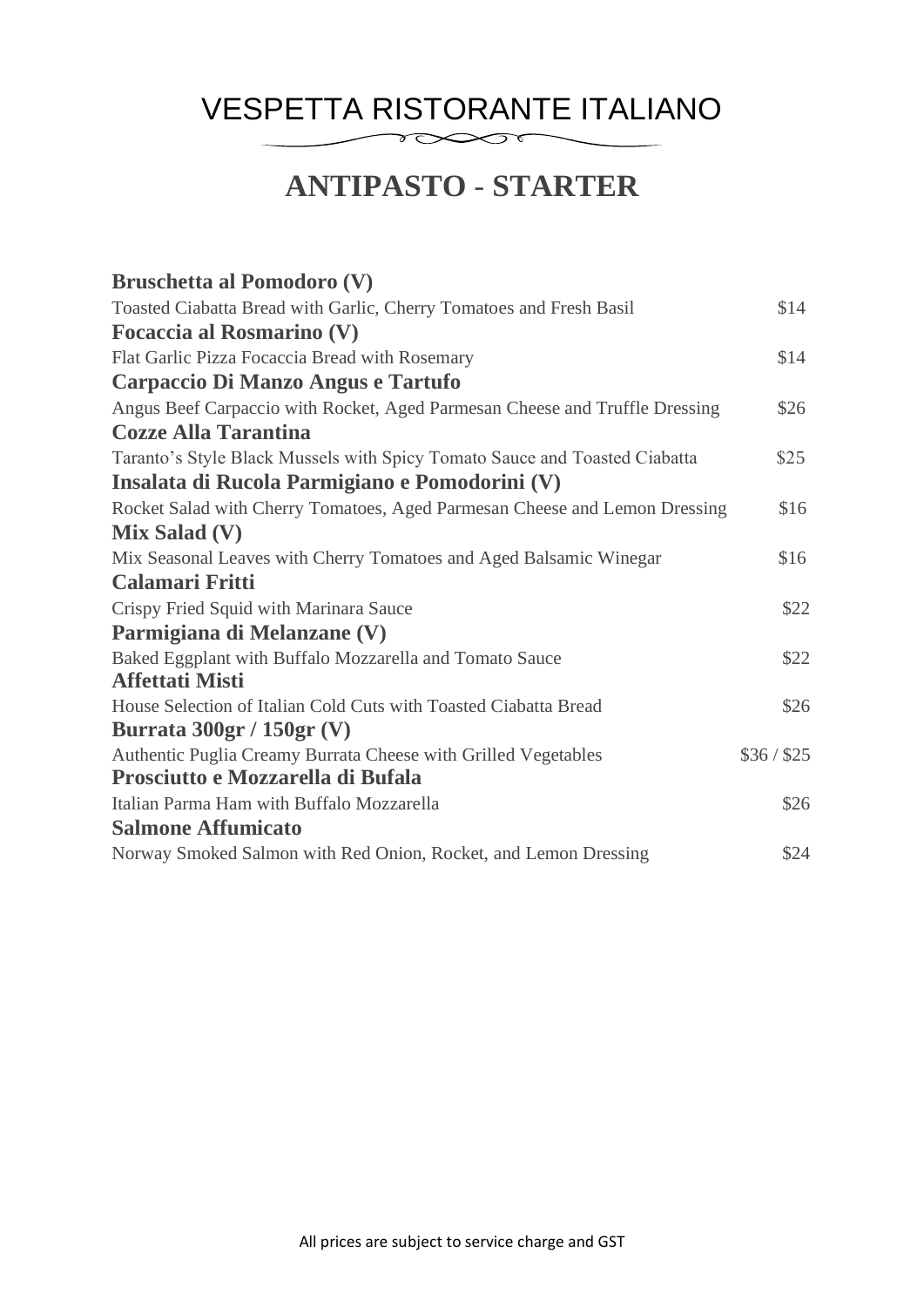## **PASTA**

| \$27 |
|------|
|      |
| \$28 |
|      |
| \$27 |
|      |
| \$30 |
|      |
| \$31 |
|      |
| \$31 |
|      |
| \$31 |
|      |
| \$35 |
|      |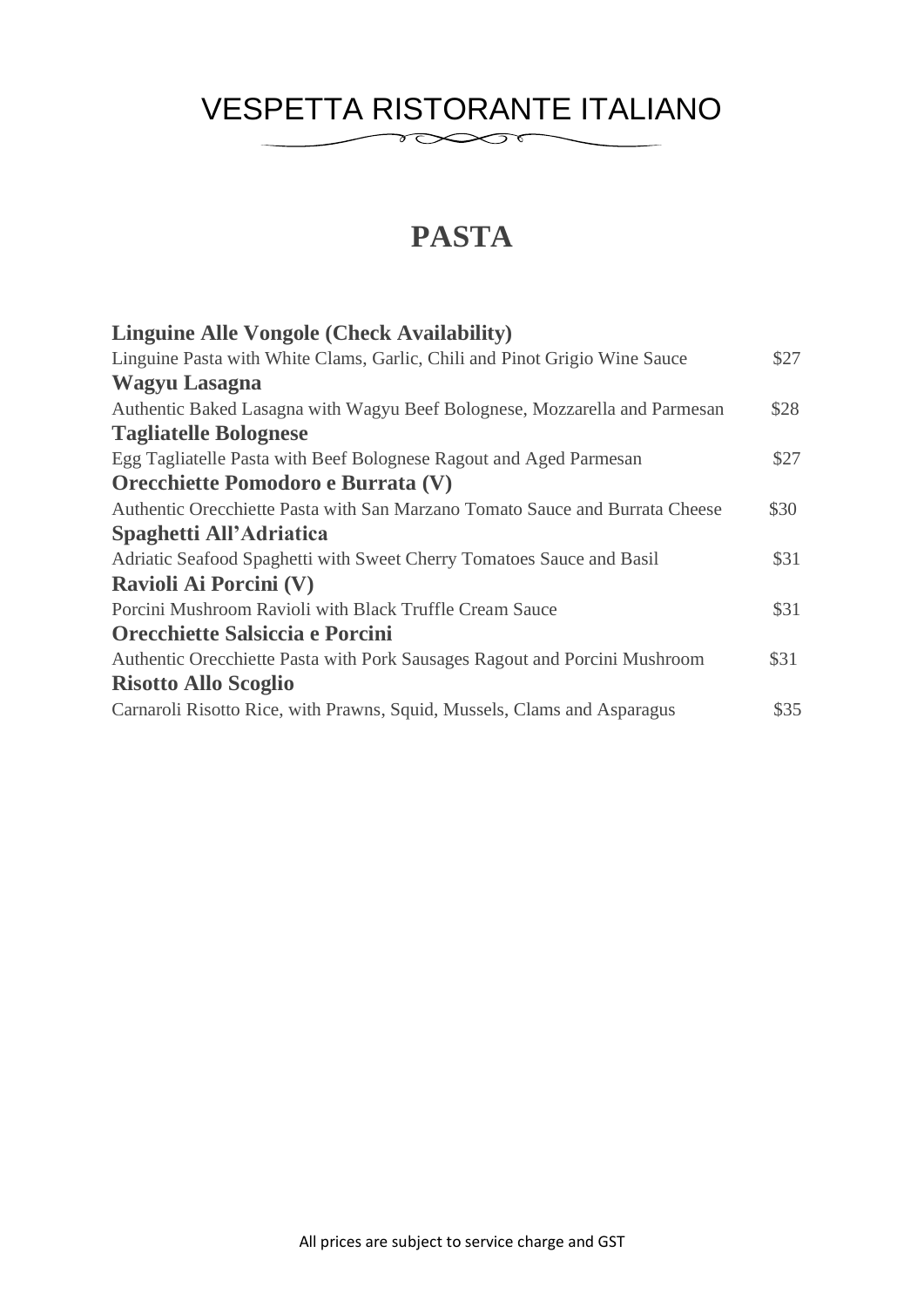## **PIZZA**

| Margherita (V)                                                              |      |
|-----------------------------------------------------------------------------|------|
| San Marzano Tomatoes, Mozzarella and Fresh Basil                            | \$25 |
| <b>Diavola</b>                                                              |      |
| San Marzano Tomatoes, Mozzarella, Pork Salami, Chili                        | \$28 |
| Diavola con Bufala                                                          |      |
| San Marzano Tomatoes, Mozzarella, Pork Salami, Chili and Buffalo Mozzarella | \$33 |
| <b>Prosciutto e Funghi</b>                                                  |      |
| San Marzano Tomatoes, Mozzarella, Cooked Ham and Mushrooms                  | \$28 |
| Ai Formaggi (V)                                                             |      |
| Tomatoes, Fontina Cheese, Mozzarella, Gorgonzola Cheese, Provolone Cheese   | \$28 |
| Capricciosa                                                                 |      |
| San Marzano Tomatoes, Mozzarella, Cooked Ham, Mushrooms, Pork Salami,       |      |
| Artichokes and Olives                                                       | \$29 |
| <b>Prosciutto di Parma</b>                                                  |      |
| San Marzano Tomatoes, Mozzarella, Parma Ham and Rocket                      | \$30 |
| <b>Vespetta</b>                                                             |      |
| San Marzano Tomatoes, Burrata Cheese, Parma Ham and Rocket                  | \$33 |
| Ortolana (V)                                                                |      |
| San Marzano Tomatoes, Mozzarella, Zucchini, Bell Peppers, Eggplant          | \$30 |
| <b>Zucchine e Gamberi</b>                                                   |      |
| San Marzano Tomatoes, Mozzarella, Zucchini and Tiger Prawns                 | \$32 |
| <b>Super Calzone</b>                                                        |      |
| Folded Baked Pizza with Tomatoes, Mozzarella, Salami, Cooked Ham,           |      |
| Mushroom, and Oregano                                                       | \$32 |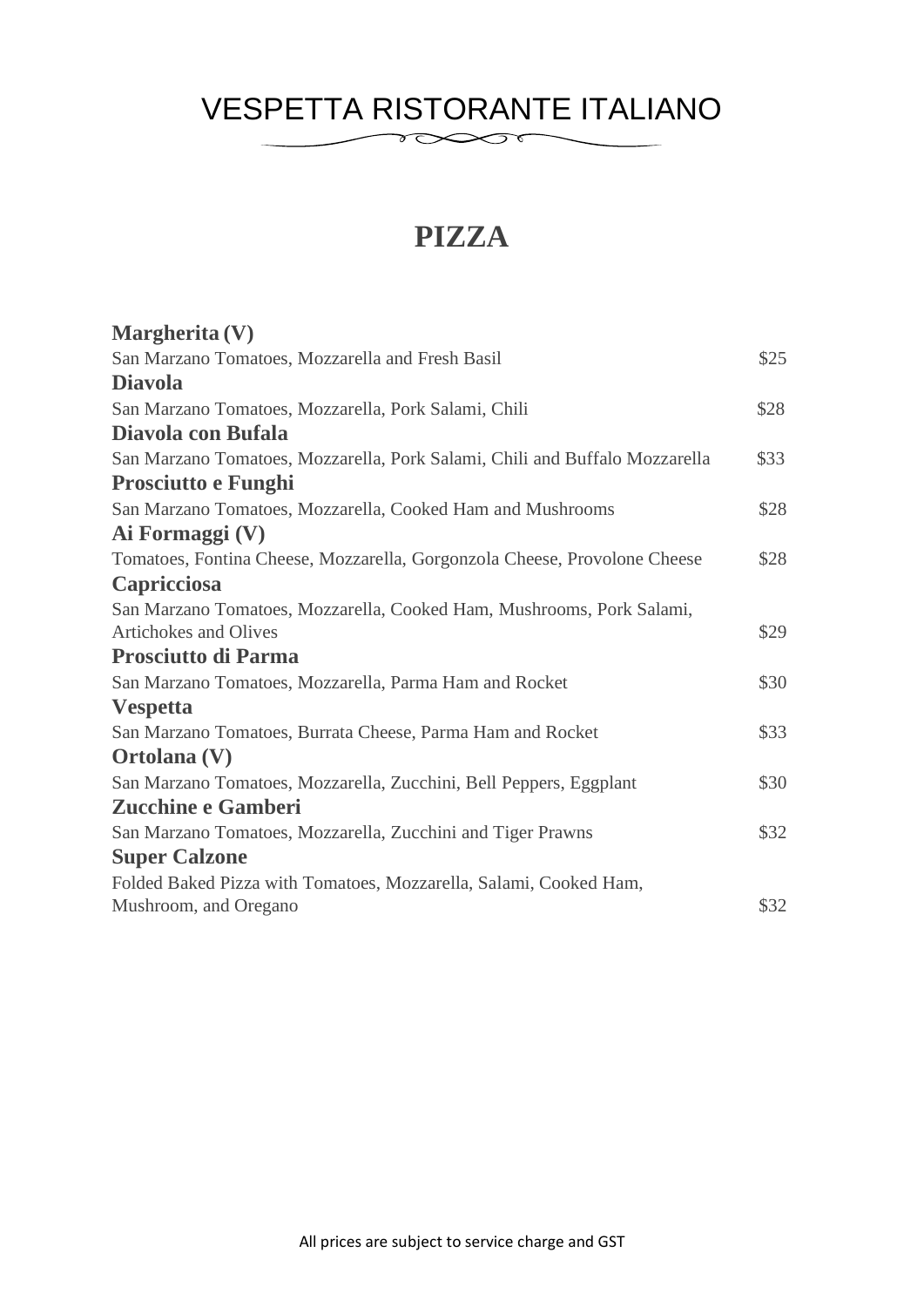### VESPETTA RISTORANTE ITALIANO  $\sum_{\ell=1}^n$

## **SECONDI** – **MAIN COURSE**

| <b>Polipo Arrosto</b>                                                            |      |
|----------------------------------------------------------------------------------|------|
| Grilled Octopus with Rocket Salad, Rosemary Potatoes and Cherry Tomatoes         | \$38 |
| Zuppa di Pesce alla Barese                                                       |      |
| Seafood Soup with Prawns, Squid, Sea Bass, Clams, Mussels, Chili in Tomato Broth | \$35 |
| <b>Galetto al Forno</b>                                                          |      |
| Roasted Boneless Chicken Leg with Rosemary Potatoes and Salad                    | \$38 |
| Porchetta                                                                        |      |
| Crispy Slow Roasted Pork Belly with Roasted Potatoes and Salad                   | \$34 |
| <b>Milanese</b>                                                                  |      |
| Milanese Style Breaded Beef Fillet with Roasted Potatoes and Salad               | \$38 |
| 150 Days Black Angus Rib Eye                                                     |      |
| Roasted Angus Beef Rib Eye with Roasted Potatoes and Rocket Salad                | \$40 |
| <b>Agnello alla Pugliese</b>                                                     |      |
| Roasted Puglia Style Lamb Chop with Roasted Potatoes and Rocket Salad            | \$42 |
|                                                                                  |      |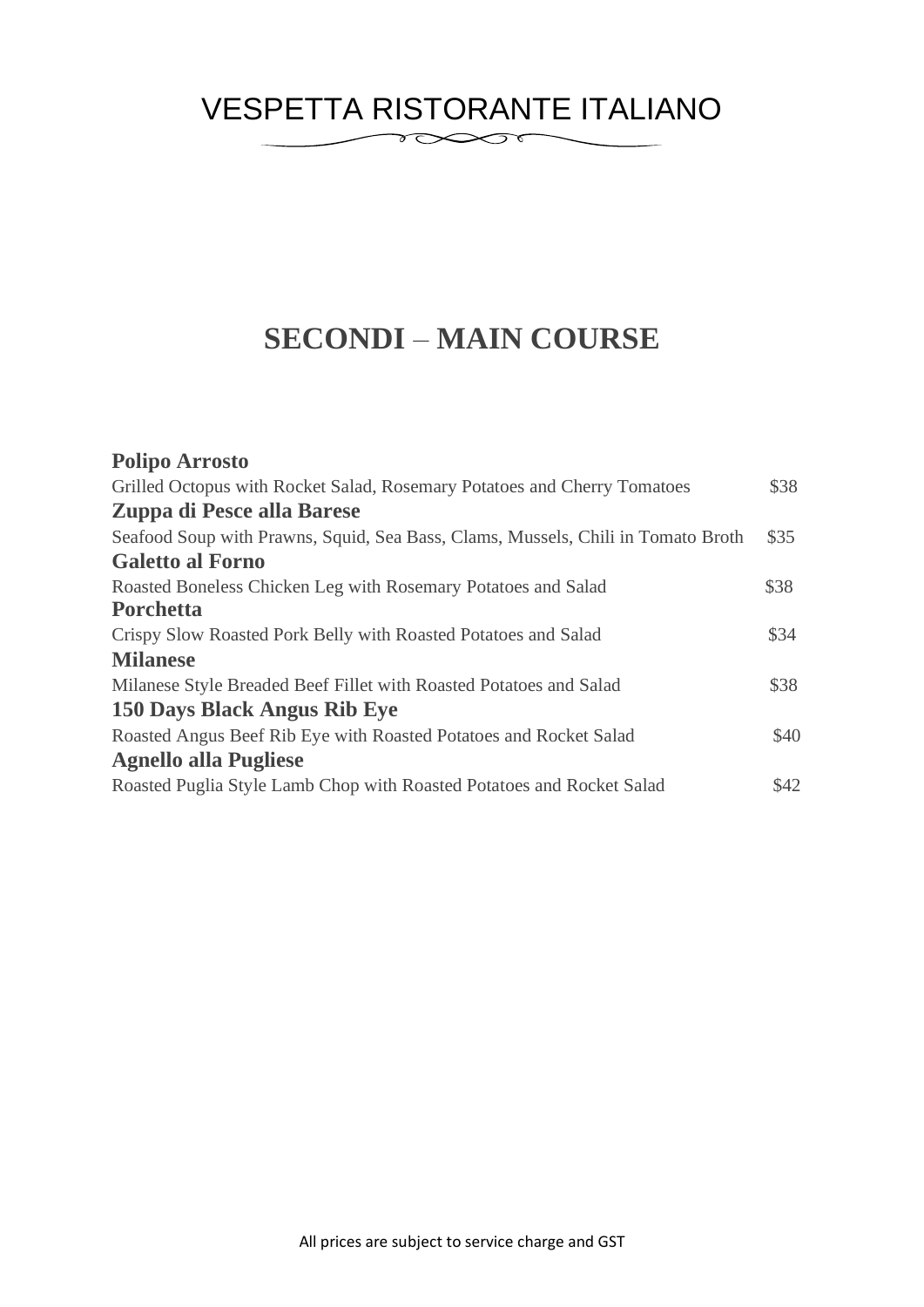## **DOLCI** – **DESSERT**

| <b>Vespetta Tiramisu</b>                                              |      |
|-----------------------------------------------------------------------|------|
| Home-made Tiramisu with Mascarpone Cream, Espresso Coffee and Marsala | \$14 |
| Pannacotta ai Frutti di Bosco                                         |      |
| Authentic Italian Cream Pudding with Vanilla and Forest Berries Sauce | \$14 |
| <b>Gelato Affogato</b>                                                |      |
| Chocolate or Vanilla Gelato with Espresso Shot                        | \$14 |
| <b>Salame al Cioccolato</b>                                           |      |
| Home-made Sweet Italian Chocolate Salami with Vanilla Gelato          | \$16 |
| I Gelati di Vespetta                                                  |      |
| Italian Ice Cream per scoop (ask for our selection)                   | \$6  |
| Calzone alla Nutella (for 2)                                          |      |
| Baked Pizza Dough with Nutella, Strawberries and Vanilla Gelato       | \$29 |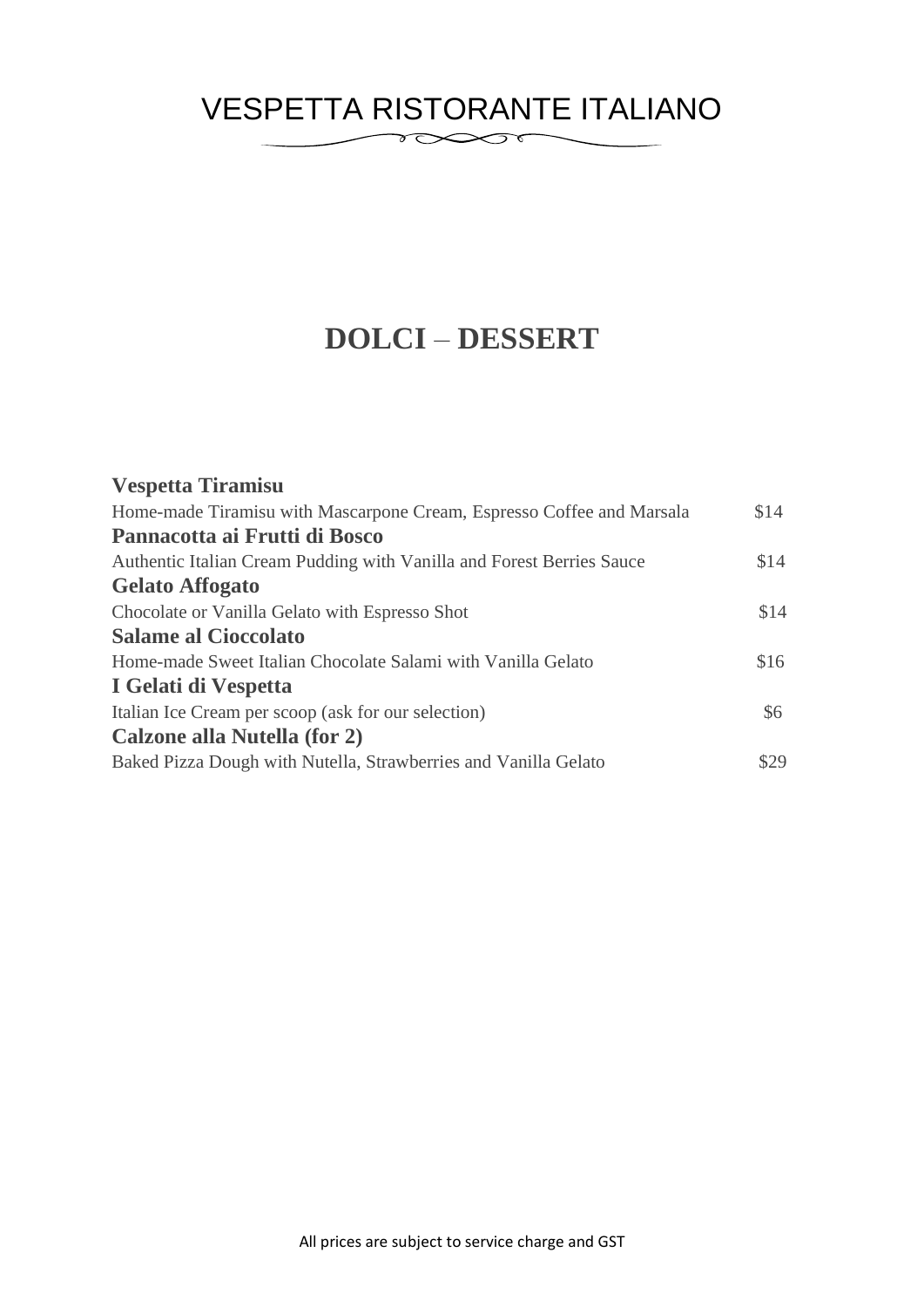## VESPETTA RISTORANTE ITALIANO

### *VINI BIANCHI White Wine*

 $\infty$ r

|                                                                                     | <b>Gls</b>   | <b>Bottle</b> |
|-------------------------------------------------------------------------------------|--------------|---------------|
| <b>CHARDONNAY</b> Tormaresca<br><b>Puglia</b> ; Chardonnay                          | 15.00        | 75            |
| <b>PINOT GRIGIO Zenato</b><br><b>Veneto</b> ; Trebbiano blend                       | 15.00        | 75            |
| <b>SAUVIGNON BLANC Saint Claire</b><br><b>New Zeland, Marlborough; Sauvignon</b>    | 15.00        | 75            |
| <b>MOSCATO</b> Michele Chiarlo 375ml/750ml<br><b>Piemonte</b> ; Moscato             | <i>14.00</i> | 44/79         |
| <b>PINOT GRIGIO</b> Collio Pighin 2019<br><b>Friuli</b> ; Pinot Grigio              |              | 89            |
| <b>GAVI DI GAVI Michele Chiarlo 2019</b><br><b>Piemonte</b> ; Cortese               |              | 108           |
| <b>CERVARO DELLA SALA Antinori 2018</b><br><b>Umbria</b> ; Chardonnay, Grechetto    |              | 148           |
| <b>ROSATO (Rose')</b> Mirabeau En Provence 2020<br>Francia; Shiraz, Syrah, Grenache |              | 79            |

# *PROSECCO & CHAMPAGNE*

| <b>PROSECCO EXTRA DRY Zardetto</b> |     |
|------------------------------------|-----|
| <b>VEUVE CLICQUOT</b> Champagne    | 150 |

**Wine year vintage may change based on availability**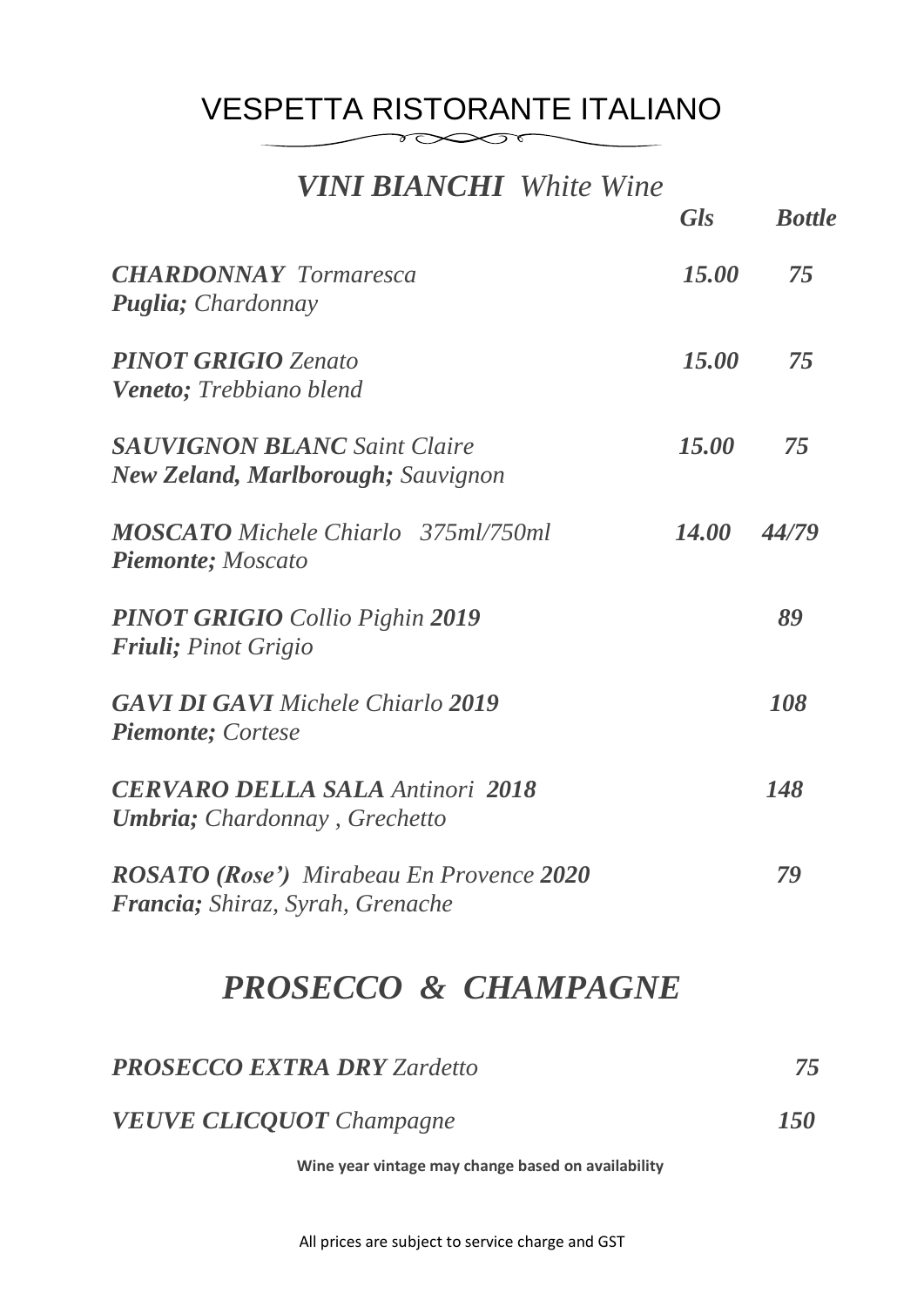### VESPETTA RISTORANTE ITALIANO  $\gamma \infty$

## *VINI ROSSI Red wine*

| <b>MONTEPULCIANO</b> Illuminati<br><b>Abruzzo</b> ; Montepulciano d'Abruzzo                   | <b>Gls</b><br>15.00 | <b>Bottle</b><br>79 |
|-----------------------------------------------------------------------------------------------|---------------------|---------------------|
| <b>PRIMITIVO</b> Borgo del mandorlo<br><b>Puglia</b> ; Primitivo                              | 16.00               | 89                  |
| <b>CHIANTI CLASSICO</b> Lamole di Lamole<br><b>Toscana</b> ; Sangiovese                       | 16.00               | 89                  |
| <b>RIPASSA Zenato 2017</b><br><b>Veneto</b> ; Valpolicella ripasso                            | 19.00               | 99                  |
| <b>NERO D'AVOLA Tasca 2018</b><br><b>Sicilia</b> ; Nero d'Avola                               |                     | 85                  |
| <b>BARBERA D'ALBA</b> Renato Ratti 2019<br><b>Piemonte</b> ; Barbera d'alba                   |                     | 88                  |
| <b>ROSSO DI MONTALCINO Mastrojanni 2018</b><br><b>Toscana</b> ; Sangiovese                    |                     | 99                  |
| <b>AL PASSO</b> Tolaini 2017<br><b>Toscana</b> ; Merlot, Sangiovese                           |                     | 99                  |
| <b>VALPOLICELLA Zenato 2018</b><br><b>Veneto;</b> Corvina Veronese, Rondinella, Sangiovese    |                     | 89                  |
| <b>CHIANTI RISERVA Villa Antinori 2016</b><br>Toscana; Sangiovese, Merlot, Cabernet Sauvignon |                     | 128                 |

**Wine year vintage may change based on availability**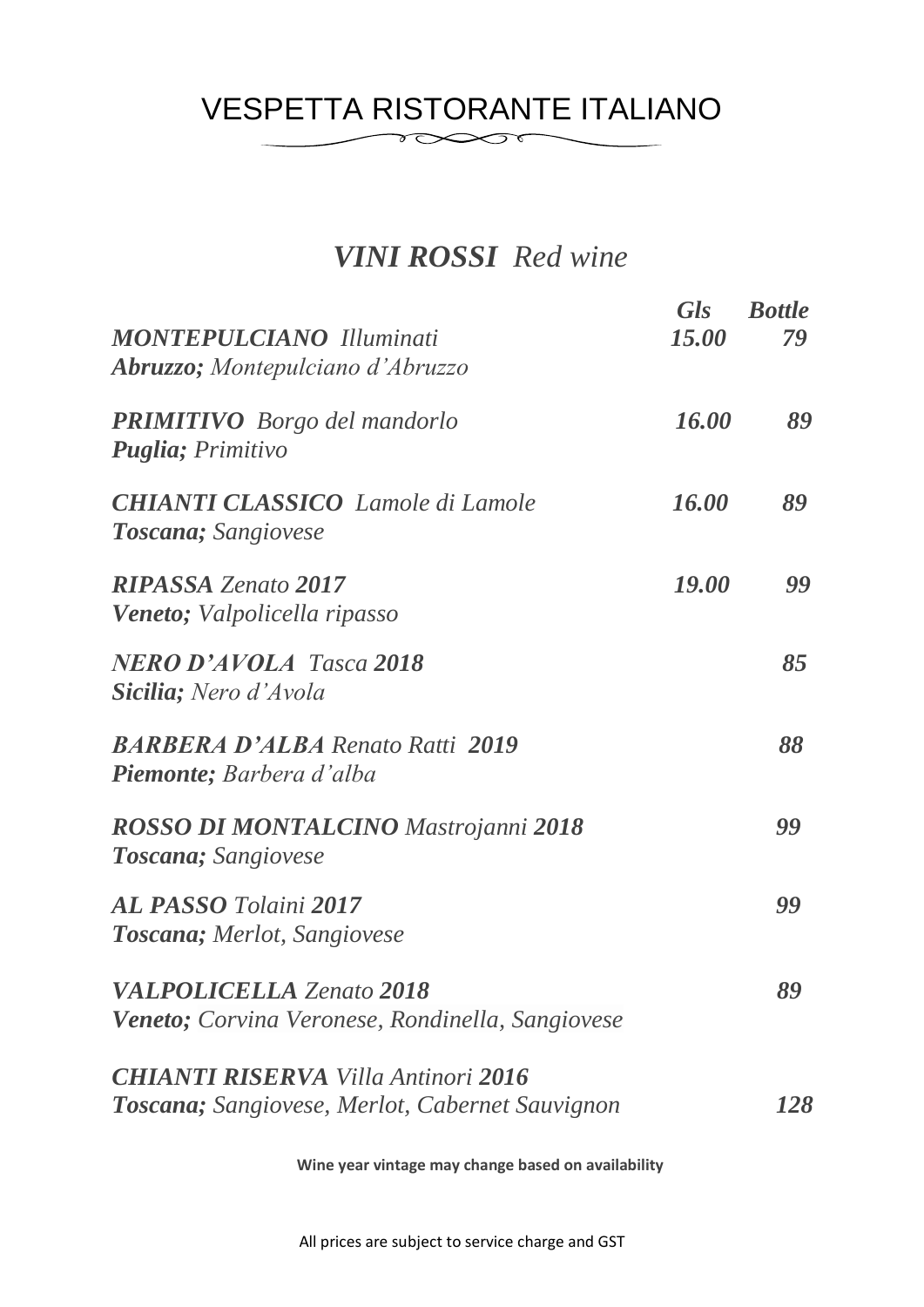| <b>BRUNELLO DI MONTALCINO Argiano 2015</b><br><b>Toscana</b> ; Sangiovese   | 135 |
|-----------------------------------------------------------------------------|-----|
| <b>PRIMITIVO di MANDURIA</b> Leggenda 2018<br><b>Puglia</b> ; Primitivo     | 155 |
| <b>AMARONE</b> Farina 2018<br><b>Veneto</b> ; Corvina                       | 135 |
| <b>AMARONE MASI</b> Costasera 2015<br>Veneto; Corvina, Rondinella, Croatina | 155 |
| <b>BRUNELLO DI MONTALCINO Antinori 2015</b><br><b>Toscana</b> ; Sangiovese  | 160 |
| <b>BAROLO</b> Renato Ratti 2017<br><b>Piemonte</b> ; Nebbiolo               | 170 |

**Wine year vintage may change based on availability**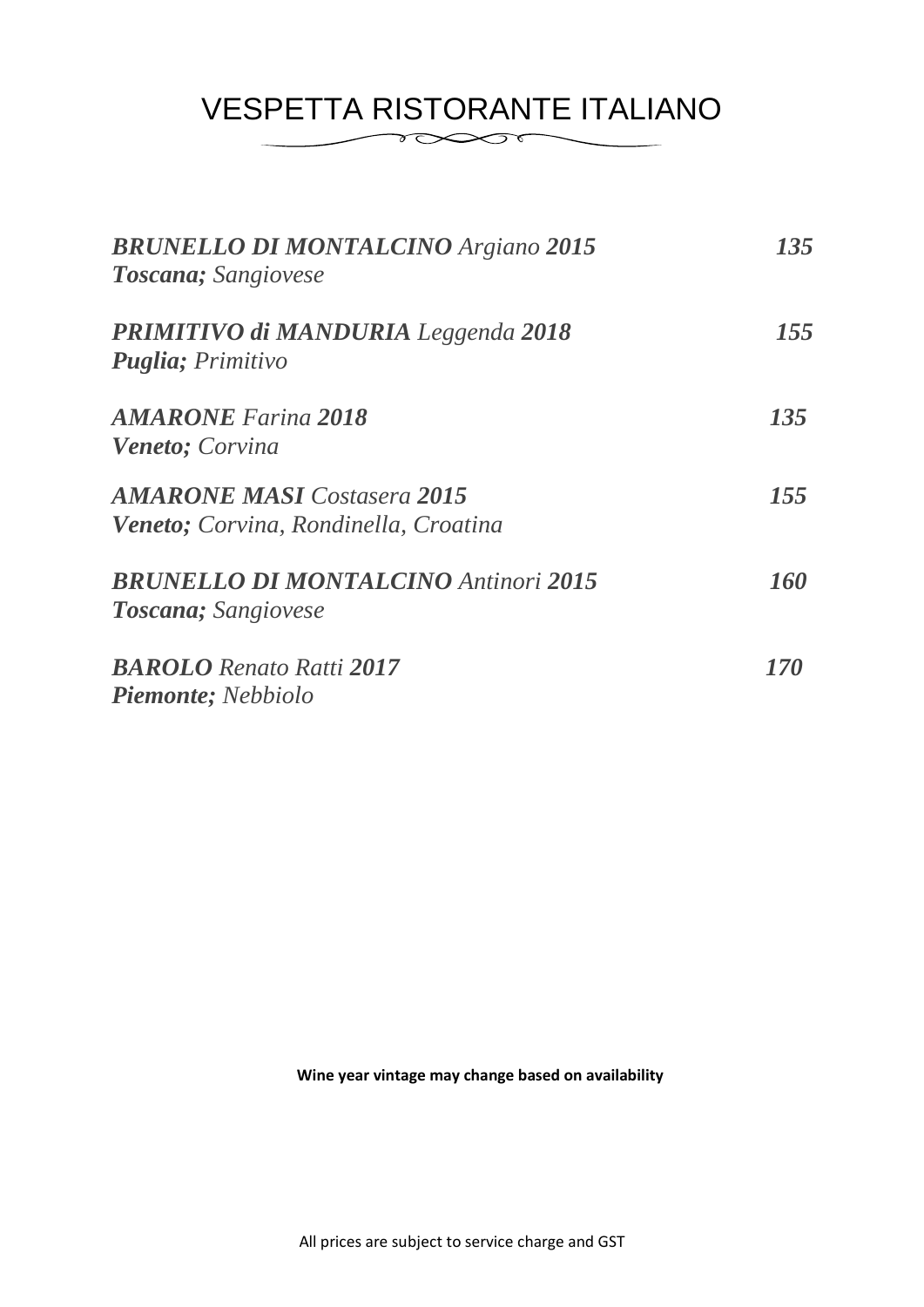### VESPETTA RISTORANTE ITALIANO  $\delta \infty$

### *HALF BOTTLES RED 375ml*

| <b>CHIANTI CLASSICO</b> Terre di Prenzano 2016<br>Toscana; Sangiovese         |    |
|-------------------------------------------------------------------------------|----|
| <b>BUNELLO DI MONTALCINO Mastro Janni 2014</b><br><b>Toscana</b> ; Sangiovese | 92 |
| <b>AMARONE</b> Villa Girardi 2016<br>Veneto; Corvina; Rondinella              | 92 |

### *GRANDI VINI Rare Vintage*

| <b>TIGNANELLO</b> Antinori 2015                         | 248 |
|---------------------------------------------------------|-----|
| Toscana; Sangiovese, Cabernet Franc, Cabernet Sauvignon |     |
| <b>GUADO AL TASSO Antinori 2013</b>                     | 288 |
| <b>Toscana</b> ; Merlot, Syrah, Cabernet                |     |
| <b>SASSICAIA</b> Bolgheri 2010                          |     |
| Toscana; Cabernet Sauvignon, Cabernet Franc             |     |
|                                                         |     |

*\*Please ask our staff recommendation and availability*

**Wine year vintage may change based on availability**